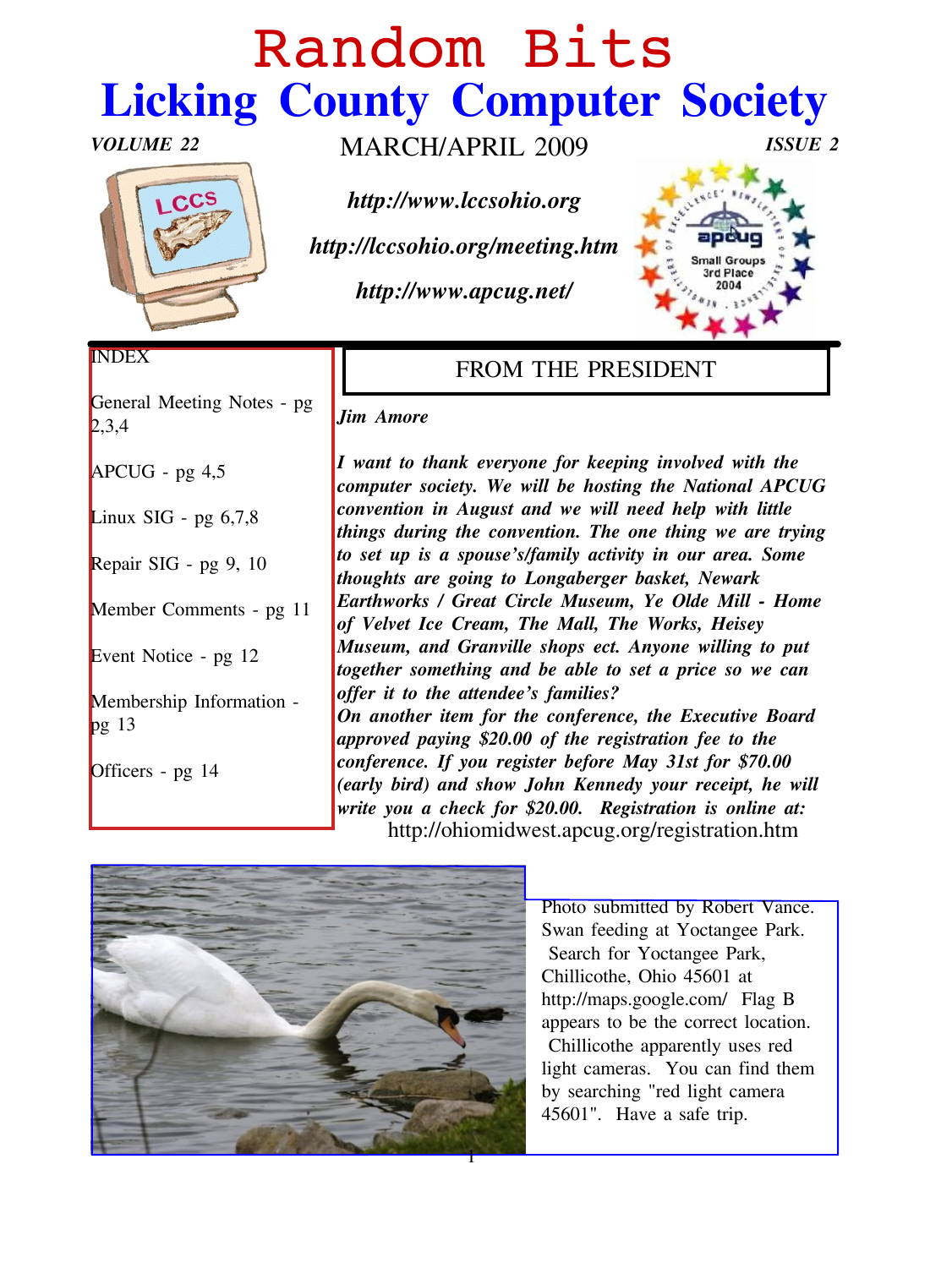# March General Meeting Program

Ron Sherwood and John Kennedy presented another one of their "famous" presentations called "More Free Software You Gotta Have".

Both Ron and John feel that there are many good software packages available, for free, that will meet your everyday needs. They recommend you give these free programs a try and if your needs aren't met, consider using a non free program which meets your needs.

Ron began demonstrating a program that will capture (take a snapshot of) your computer screen so that you can save and maybe share it with others.

The program name is "GADWIN PrintScreen"

http://www.gadwin.com/printscreen/ After you install the program, you press the "print screen" key. Several options are available permitting the capture of; the entire desktop displayed by the monitor, a window on your desktop, or a section of desktop which you "box out" with your mouse. When you have captured the screen it is saved in the clipboard permitting it to be; pasted into another document, saved as a graphic file (like a .jpg) or sent to someone as an attachment.

One great use Ron has found is the ability to record changes to setup or customization screens. When testing new program setup/customizations, he creates a visual record of the previous settings. He is able to easily return to the original or previous setup without relying on incomplete or confusing handwritten notes.

John then shared how to create and use an on-line calendar. He likes to use the calendar provided by Google. http://www.google.com/calendar/render ?hl=en&tab=wc Google calendars may be accessed, by password, from any computer on the internet. You may also create multiple calendars and he has 3 different calendars within his original; one for family activities, one for activities with friends, and one for all his LCCS activities. The calendar may be color coordinated, with each group (family, friends, LCCS) displayed on the calendar in a different color. You can set up these calendars for sharing with others. As an example, grandma and grandpa can create a calendar entry and allow their children and grandchildren access to add all their activities. Now the grandparents can see what all is happening in the family.

Continued on next page -->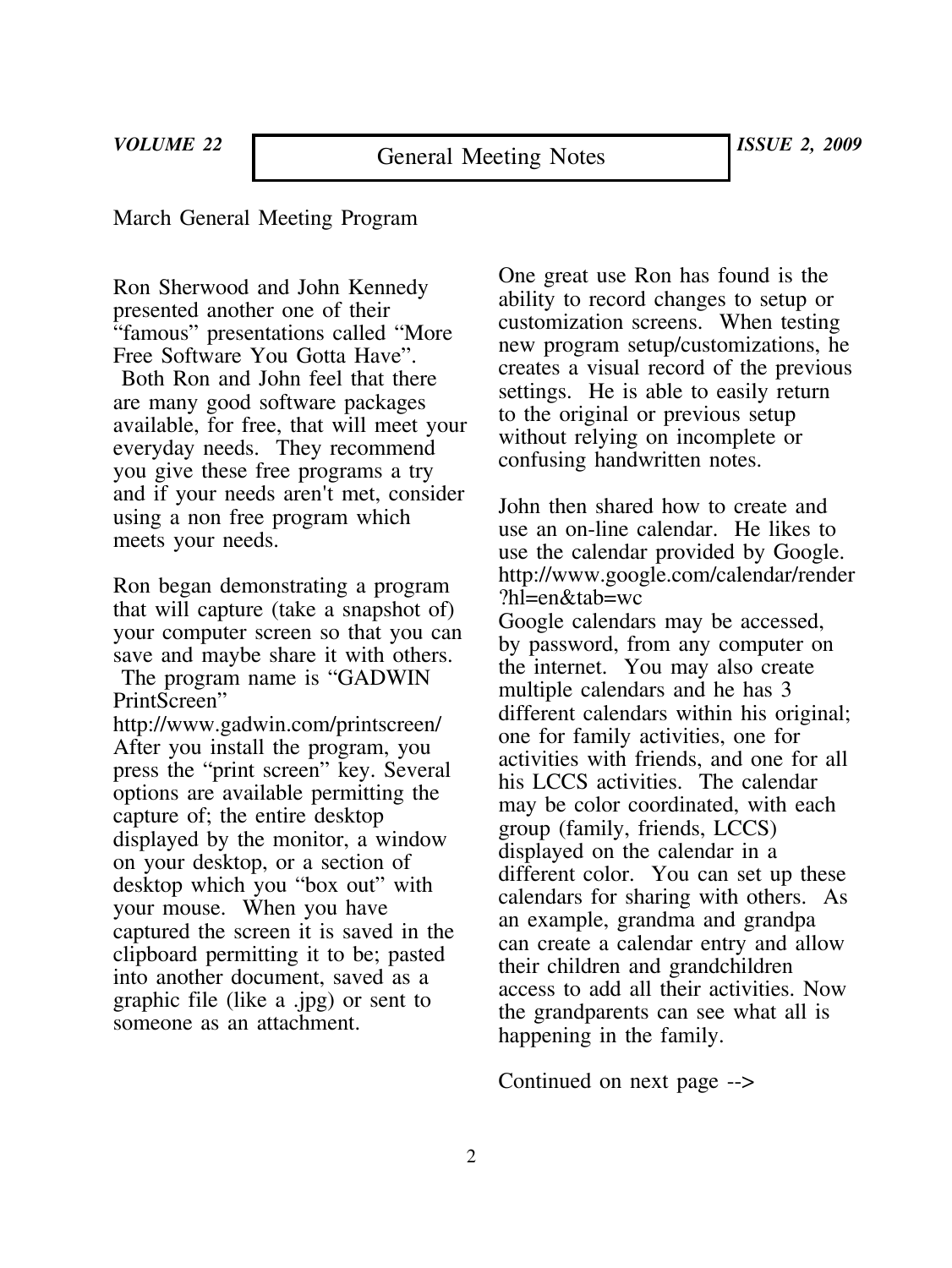Another program that Ron finds very helpful is called "TreeSize" http://www.jam-

software.com/freeware/index.shtml Whereas in Windows Explorer (not Internet Explorer), you are able to see the size of a hard drive (how much is used and how much is free) or file within a drive; it lacks the ability of telling you anything about the folders.

You would have to click on each folder to find out how big it is and how many files it has. With TreeSize, all that information is shown on the display screen. One good use for this program is when you might be wanting to fill up a CD or DVD with files and folders. You will easily know when you have reached the size limits of those medias.

As we returned to John's computer, he next dealt with PDF (Portable Document Format) files. These are the most common type of files found on the Internet and are very good because just about anyone can open them. All that is needed to open and read a PDF file is a reader, and John recommends "FoxIt Reader" http://www.foxitsoftware.com/downloa ds/

This program not only lets you "read" the file, it will also let you do some editing of it as well.

If you happen to have a file that you want to share with someone, and you want to be sure they can open it, you'll want to convert it to PDF. John's preferred program to convert files to pdf is the Open Office suite (Writer, Calc, Impress) as they all come with a PDF converter included. You open the file in Open Office, click the menu items File>Export as PDF, and then Export (save it) it to the desired location. Now you can attach the file and send via e-mail or copy to portable media.

If you don't have Open Office installed (free), http://download.openoffice.org/ you might want to try another free program to "print" the file to PDF. The term "print" is misleading because you're not truely printing anything, you are converting and saving a file in pdf format. Installing "PDF Creator" http://sourceforge.net/projects/pdfcreato r/ creates a virtual (not real) printer that

you can choose, instead of your normal printer, when you go to "File>Print".

Continued on next page -->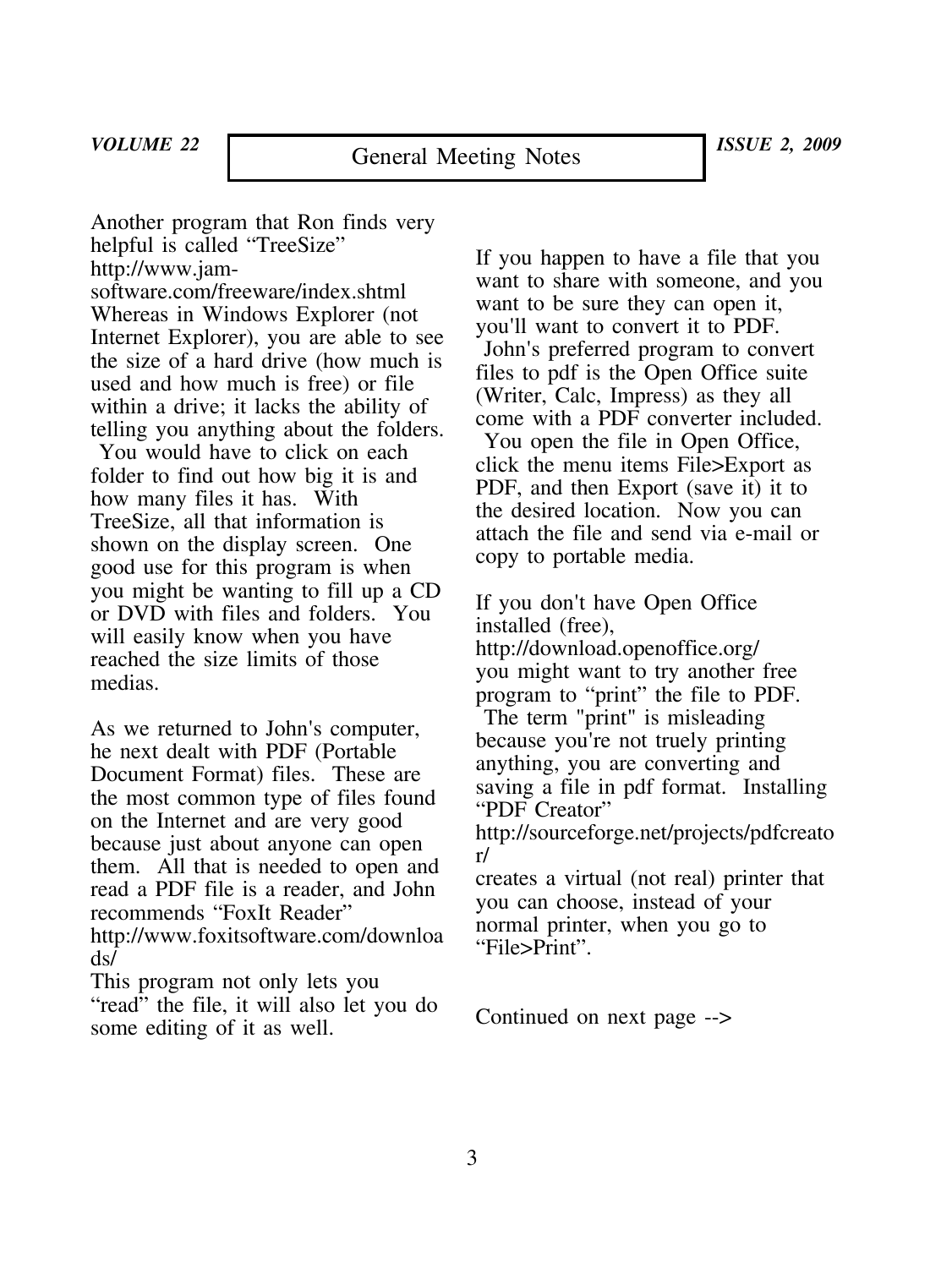*VOLUME 22 ISSUE 2, 2009* General Meeting Notes

Finally, you might want to merge a number of pdf files so you have only one to save/send or you might want to save just a portion of a large PDF file. Here's a program for that task, called "PDF Split and Merge" http://www.pdfsam.org/?page\_id=32 Make sure you do not get the "alpha" version. You want the first one under Basic (not Enhanced, which has a cost associated with it). After installation, you just follow the instructions.

FOLLOW-UP NOTE: Ron had problems opening some PDF files with this program. They appeared to be "locked" and couldn't be merged, so he searched for another free program. He found

(http://www.adolix.com/split-mergepdf/)

didn't have the problem. It is recommended that you give this one a try.

The final program that Ron demonstrated dealt with finding duplicate image files on your computer. There are many LCCS members who take pictures, edit them and create improved versions or somehow end up copying/downloading the same pictures to different locations. The program "VisiPics" http://www.visipics.info/index.php?title =Download searches your folders (you tell it where to look) listing the pictures found which match perfectly or seem to be a very close match. It evaluates the information in the image file instead of the file name.

When finished, it allows you to mark the image(s) you want to keep and those you want to remove. Very helpful if you have pictures/images stored in several locations.



# AUGUST APCUG NEWS

Robert Vance has provided a tentative schedule of events for the August APCUG (Association of Personal Computer Users Group) meeting. The size and shape requires a landscape layout on the next page. Bob has worked many hours to pull this together and it looks to be a very nice payoff for us.

The meeting should be a good opportunity for us to get first hand technical information about personal computers. Typically, there are software handouts in addition to door prizes and other swag.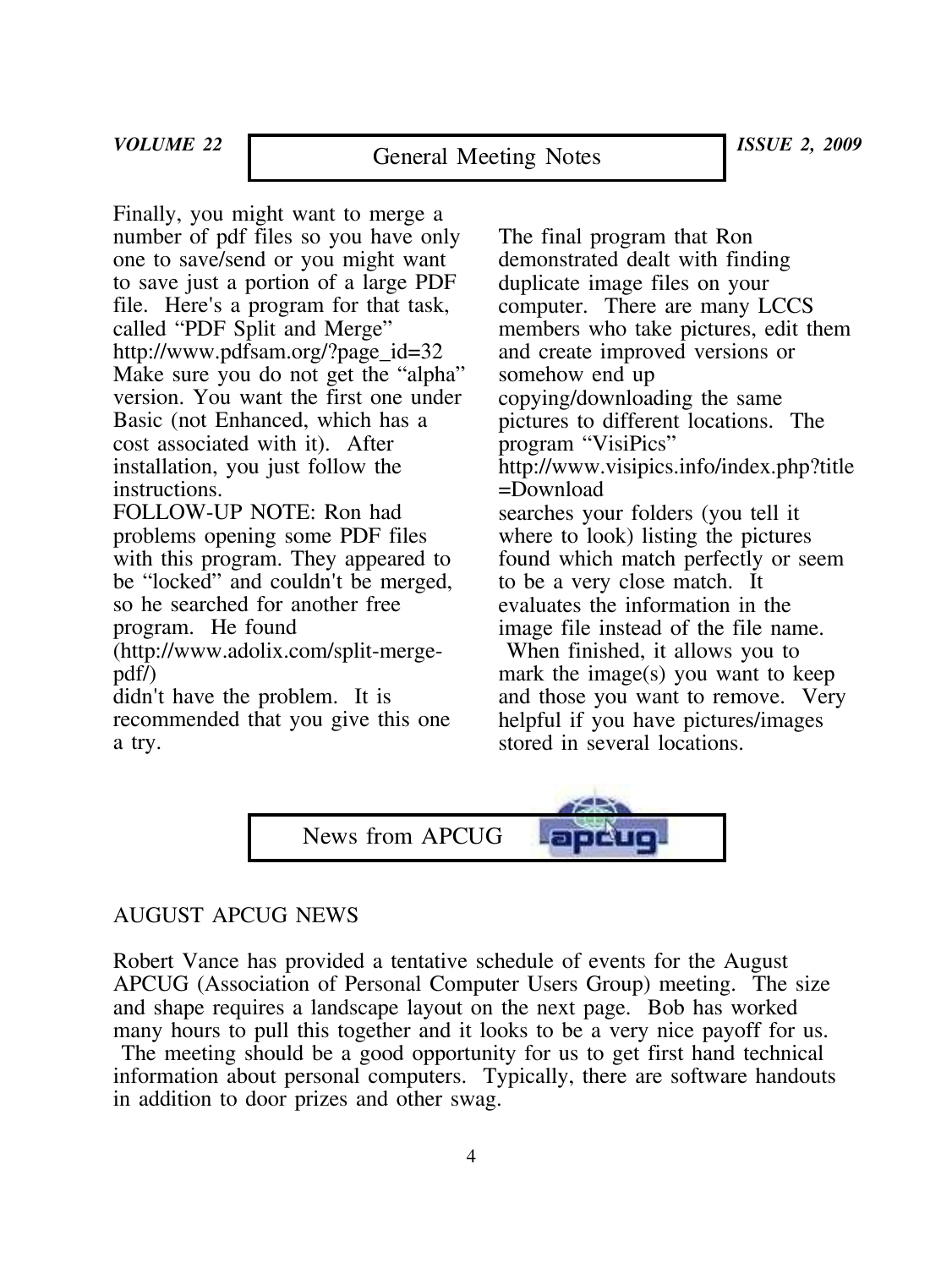

|                           | Conference Agenda                                     | Track 1               | Track 2                    | Track 3                                         |
|---------------------------|-------------------------------------------------------|-----------------------|----------------------------|-------------------------------------------------|
| Friday - 28 August 2009   |                                                       | Technology            | User Group Info            | IT Professional                                 |
| $4:00$ pm $-6:00$ pm      | <b>Registration</b>                                   |                       |                            |                                                 |
| 7:00pm until ?            | Meet and greet at the Water Park Pizza Pavilion       |                       |                            |                                                 |
| Saturday - 29 August 2009 |                                                       |                       |                            |                                                 |
| $7:00am - 9:00am$         | Breakfast and Guest Vendor Speaker Presentation       | <b>Corp Sponsors</b>  | Magix                      | Ai Squared                                      |
| 9:00am - 10:15am          | Tec General Workshop Sessions 1-3 events              | Genealogy Workshop    | <b>Remote Presentation</b> | Vendor Presentation                             |
| $10:30 \text{pm} - 11:45$ | Tec General Workshop Sessions 1-3 events              | <b>Cyber Security</b> | Live Meeting               | Win/Linux Dual Boot                             |
| $11:45am - 2:00pm$        | Lunch and Guest Vendor Speaker Presentation           | <b>Corp Sponsors</b>  | Corel                      |                                                 |
| $2:00$ pm $-3:15$ pm      | Tec General Workshop Sessions 1-3 events              | <b>Identity Theft</b> | <b>Fund Raising</b>        | Running 3 OS's on Mac                           |
| $3:30$ pm $-4:45$ pm      | Tec General Workshop Sessions 1-3 events              | PD Particles          | <b>Growing Membership</b>  | V Machines and History                          |
| $5:00$ pm $-7:00$ pm      | Dinner and Guest Vendor Speaker Presentation          | <b>Corp Sponsors</b>  |                            | <b>Windows 7 Demo</b>                           |
| $7:00$ pm $-10:00$ am     | Vendor Fair                                           |                       |                            |                                                 |
| Sunday - 30 August 2009   |                                                       |                       |                            |                                                 |
| $7:00am - 9:00am$         | Breakfast and Guest Vendor Speaker Presentation       | <b>Corp Sponsors</b>  | Steganos                   |                                                 |
| $9:00am - 10:15$          | Door Prize Raffle Drawing                             |                       |                            |                                                 |
| $10:30 \text{pm} - 11:45$ | Repeat Most Popular Workshop Sessions 1-3             | Digital Photography   |                            | Gene Barlow Accronis Hard Disk Data Destruction |
| $11:45$ am $-2:00$ pm     | Lunch at Local restaurants 104 mile or less & on site |                       |                            |                                                 |
| $2:15$ pm $-4:00$ pm      | User Group and Vendor Panel Discussions               | Main Room             |                            |                                                 |
|                           |                                                       |                       | Conference information:    |                                                 |
|                           | Don Singelton and Robert L. Vance                     |                       |                            |                                                 |

http://ohiomidwest.apcug.org/ http://ohiomidwest.apcug.org/registration.htm http://www.cherryvalleylodge.com/

| Don Singelton and Robert L. Vance                 |
|---------------------------------------------------|
| Don Tillman                                       |
| Jay Ferron                                        |
| Fon Sherwood                                      |
| Ray nota St. Cair                                 |
| Unscheduled Presenter                             |
| <b>Unscheduled Presenter</b>                      |
| Unscheduled Presenter                             |
| <b>Unscheduled Presenter</b>                      |
| Unscheduled Presenter Unscheduled workshop Open   |
| Waiting on Approval and Agreement                 |
| Bohert L. Viance and Vendor Bernote Presentation. |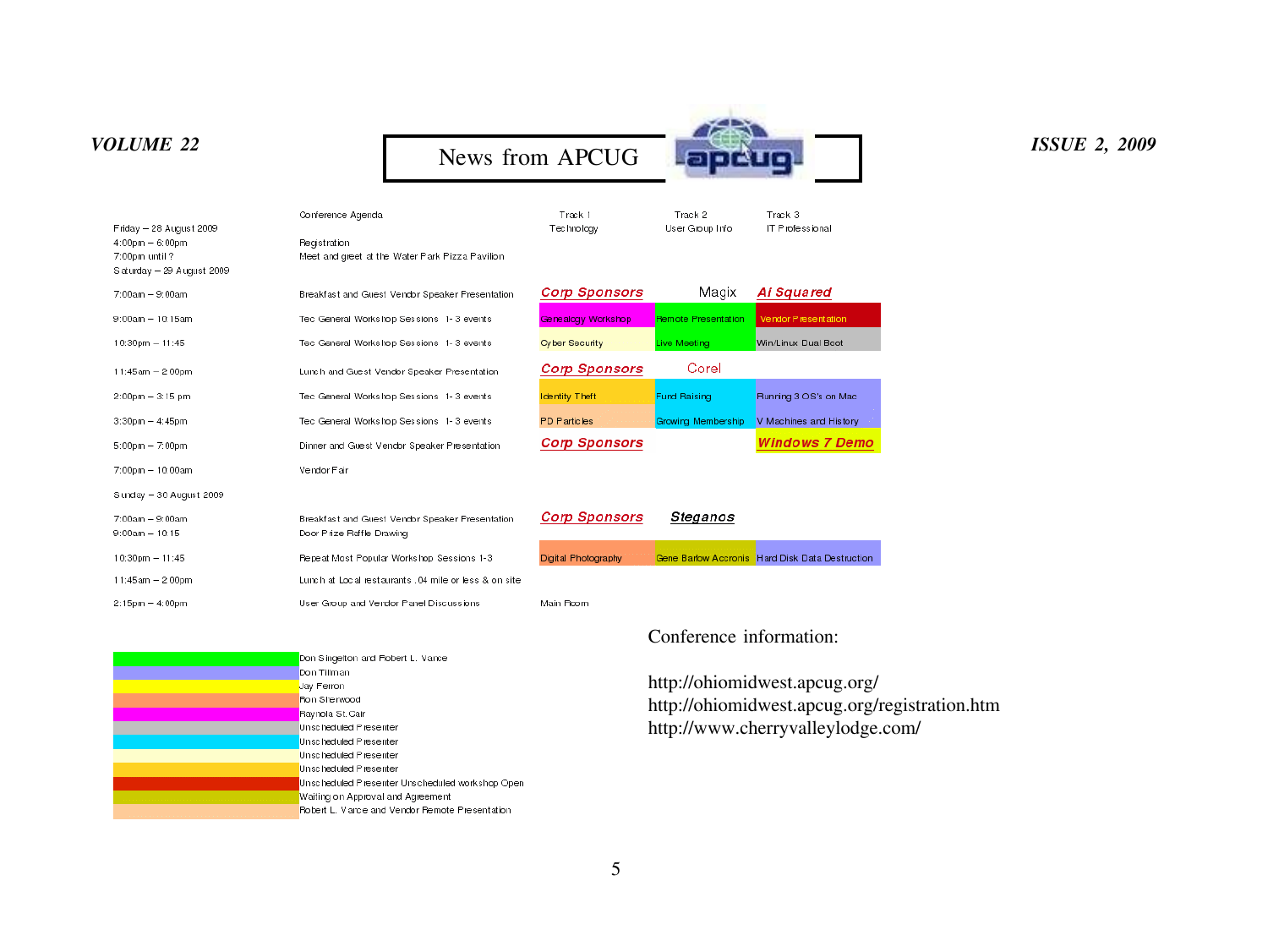# Linux SIG – March 15th

For this meeting, we had a presentation by Ken Bixler. He demonstrated the use of his Linux computer to manage electrical devices around his home. A master controller is plugged into the electrical system. The computer is connected to the controller via an ethernet cable allowing unattended cycling of devices. Wireless remotes can override commands as needed. Different types of modules attach to receptacles, screw into light sockets or are installed in place of standard switches and receptacles. Light bulbs can be screwed into a plug that screws into the socket, or lamps can be plugged into receptacles that plug into the wall (or anything else that can be plugged in). Some of the devices operate wirelessly with the use of remote controls. Each unit is coded with an address, which may or may not be the same as others. If you want the porch and garage lights to come on and off together, you use a common address. These "hardware" devices may be ordered from X10.com or several other sources.

Computer software (such as "heyu") is configured to turn on/off each of the different devices according to their coding.

Differing from some "old fashion" timers that are used to turn devices on and off once (or maybe twice) a day, the computer program can be set up to turn things on and off any number of times per day. The controller can be set up to operate devices at different times on different days of the week and any day up to a year in advance. Ken explained that it's possible to set things up so that if the doorbell rings, a recording of a dog barking can be heard. Another function allows a video camera to activate on motion or a video camera may be accessed and activated via the computer and Internet to see what's going on inside or outside.

You have to purchase the hardware, but the software that makes this all work is, as always with Linux, free.

We finished up the SIG meeting discussing a few terminal commands. Members are trying to learn more about working within the Linux terminal using text commands. It has been asserted that having a good understanding of commands allows you to perform tasks in Linux faster than you could using the mouse and all the menu systems.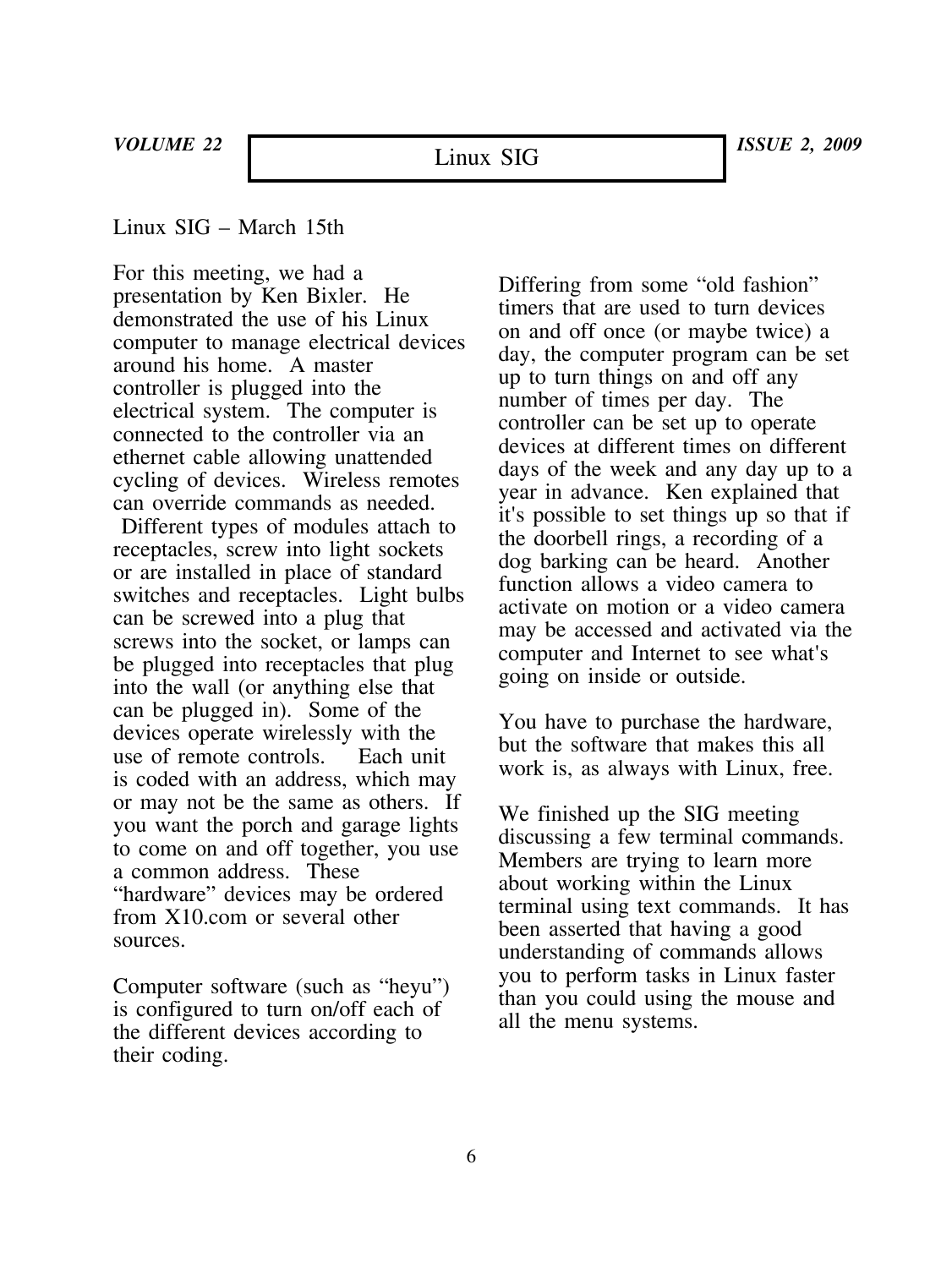Linux SIG – April 5th

Today's SIG began with a discussion of software installation. One way to install software is through the included "Synaptic Package Manager" and another is via Applications>Add/Remove (both list the certified software in repositories for Debian based Linux). There may come a time when you find a piece of software that hasn't yet been added to the repository. You then download the program and install it yourself.

The easiest type of file for Ubuntu users is the .deb (Debian) extension, as that is the framework for Ubuntu.

When you double click this type of file, Ubuntu knows exactly what to do and performs the installation automatically. A second type of file (.rpm) that is used by a number of different versions of Linux, such as Suse, RedHat, Puppy, etc has the .RPM extension. This is a little different, requiring you to run the Yum program or run a simple conversion command in the terminal.

Occasionally you find a program that you want to use which has not been "packaged" to automatically install. These program files may have the .tar.gz or .bz extension. If so, it is a compressed (zip) file that first has to be decompressed (unzipped), then compiled.

Compiling uses a terminal command sequence to execute, which was the second part of today's SIG, learning more terminal commands.

For those who are intimidated by the command line, compiling might be too much "programming" and you might be better off waiting for the "package" to be added to the list Synaptic Package Manager. After packaging it becomes just a few clicks of the mouse – no need to use terminal commands. But for some it would result in the satisfaction of having built a piece of software from the ground up. Be aware that software will never be added to repository for various reasons.

Editor's note: My wife has yet to find a program need which is not covered by repository. Most common Windows programs have complimentary Linux programs available.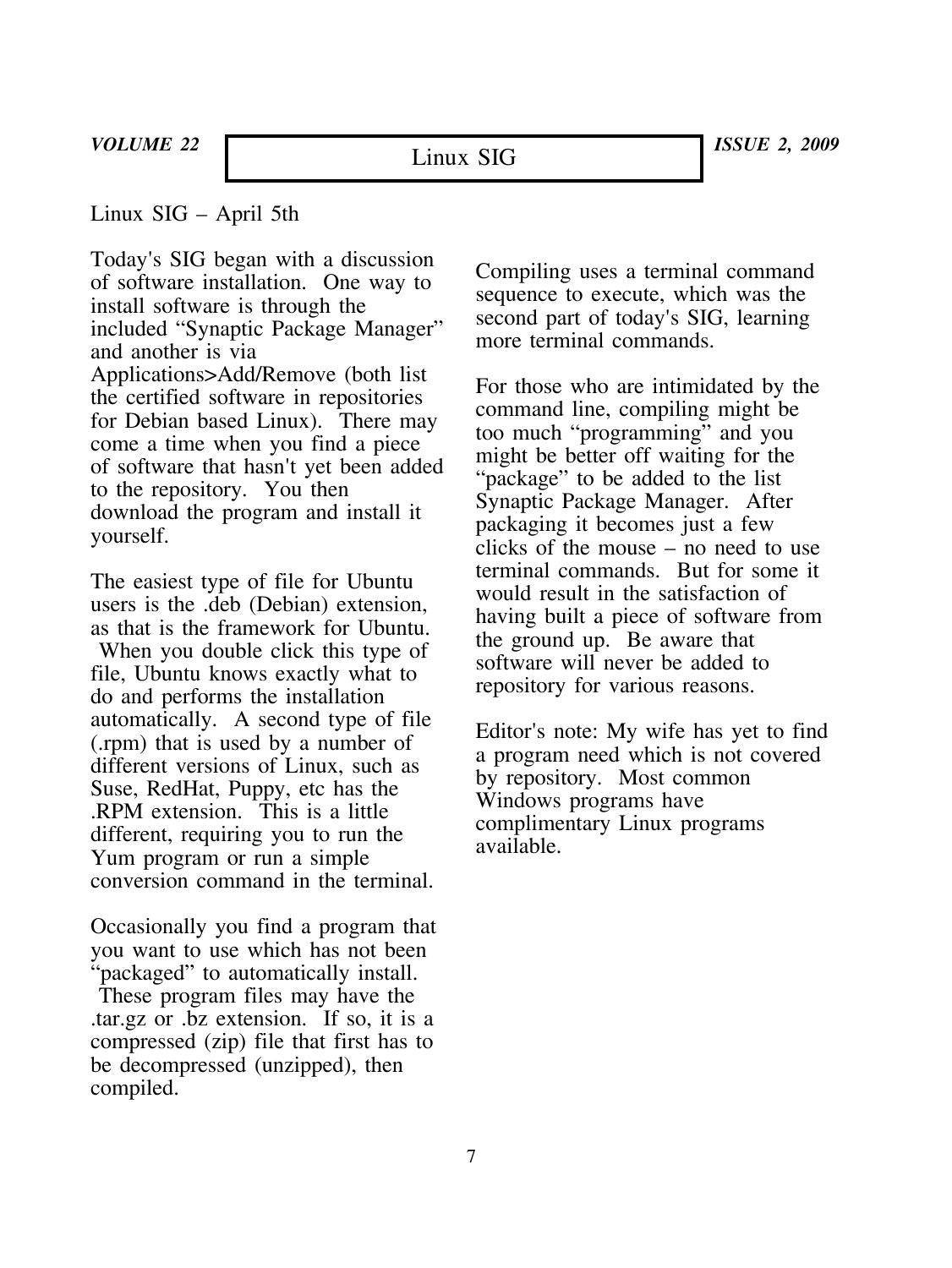Linux SIG

# Linux SIG April 5th

Robert Vance continues to modify obsolete "Macs" to be Ubuntu Linux machines for distribution. They are the colorful macs with everything built into the monitor case. The hard drive, video card and all input/output ports are built in. The keyboard and mouse being the only thing you need attached to the monitor.

Two other members explored the world of the command line on a Ubuntu operating system. You are able to type commands directly into the system for control and programming. A similar function exists in Window as the "Run Command" window, but Linux permits much more control.

For example: You are working on a family tree project, you really enjoy it and you are losing track of time. Someone important to you is expecting you to show up at Miller's for super and THEY ARE BUYING! In windows you have to open an application, type in several entries, then save everything so a message will pop up at an appropriate time. In Linux I click on the Terminal icon and type "at -f 'get up' HH:MM. At the appointed time the file "get up" will speak the phrase "Get up Ken."

In fairness I created the "get up" file using "espeak" but that was one time, a year ago. If you like, you can paste entire pages of print into the single quotes and the page will be read back to you. Many options are available for voice and gender.

Want to know how many teaspoons are in a barrel? Type "units" then enter "tsp", "barrel" and it displays 3.1001984e-05, which is 310,019.84 teaspoons in a barrel. Need the square root of 67389? Type bc, sqrt(67389 ), hit the enter key and 259 pops out. On my computer you can type "vlc Music/e\_rigby.mpg" and Elenore Rigby plays, as will any song title from my playlist when you enter the file name.

Ken Bixler updated a computer to Ubuntu 9.10 in preparation for installing Virtual Box and several other Linux distributions. Virtual Box allows a second complete computer to exist electronically inside your primary operating system. With Virtual Box or VMWare, Windows XP can have Linux running "inside XP" simultaneously, only a couple of keystrokes away. If you want to explore Linux without giving up Windows you'll have to come to a meeting to see how it's done. Did we mention that Linux is FREE...John loves that.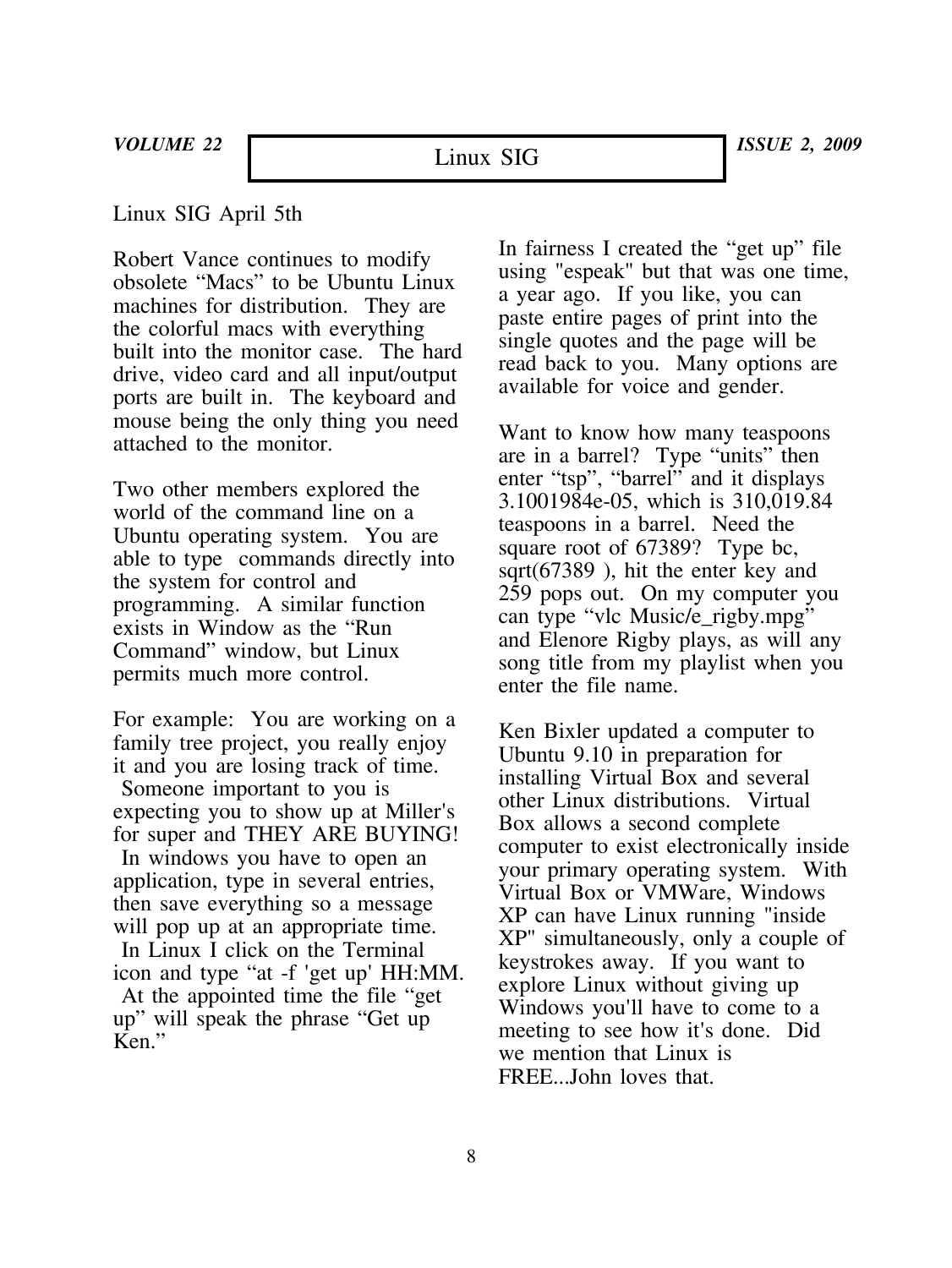# Repair SIG – April 7th

You could tell that it was spring as we had a number of computers that must have come out of hibernation.

In fact we probably had a record number of units brought in. The only difficulty was the ratio (3:1) of problem computers to repair people.

It became a very long night and not everyone went away with a repaired computer. In fact, one repair person planned to return Saturday to complete his last project and another repair person took a computer home to finish, as it was going on 11:00 p.m. Several of the computer problems were not a quick fix. One of our biggest problems involved missing drivers which weren't available on disk. Of course, it was frequently the drivers that permit Internet access that were missing. Obtaining network drivers meant we had to go to one of the A-Frame computers that was on-line, find the driver we needed, download it to a USB thumb drive, and install it on the broken computer. When the defective computer could finally access the Internet, we were able to directly download the additional drivers for sound, video or other devices.

A few of our "problems" included: -A computer which couldn't access the internet through the dial up modem, but could access the Internet through the network card. The owner has a dial-up service at home, so we had to set the dial up modem. -Another was a laptop that previously had a Linux OS installed, but because it couldn't play some Windows games the owner tried to reinstall Windows and failed. Having misplaced their installation code our only option was to reinstall XP using our MARs software. We then faced a problem wireless connection, which we were not able to repair because windows couldn't detect the wireless modem card.

-One other computer required a replacement hard drive and reinstallation of the OS.

A special thanks goes out to the "overtime" repair guys for staying the extra hours or even beyond.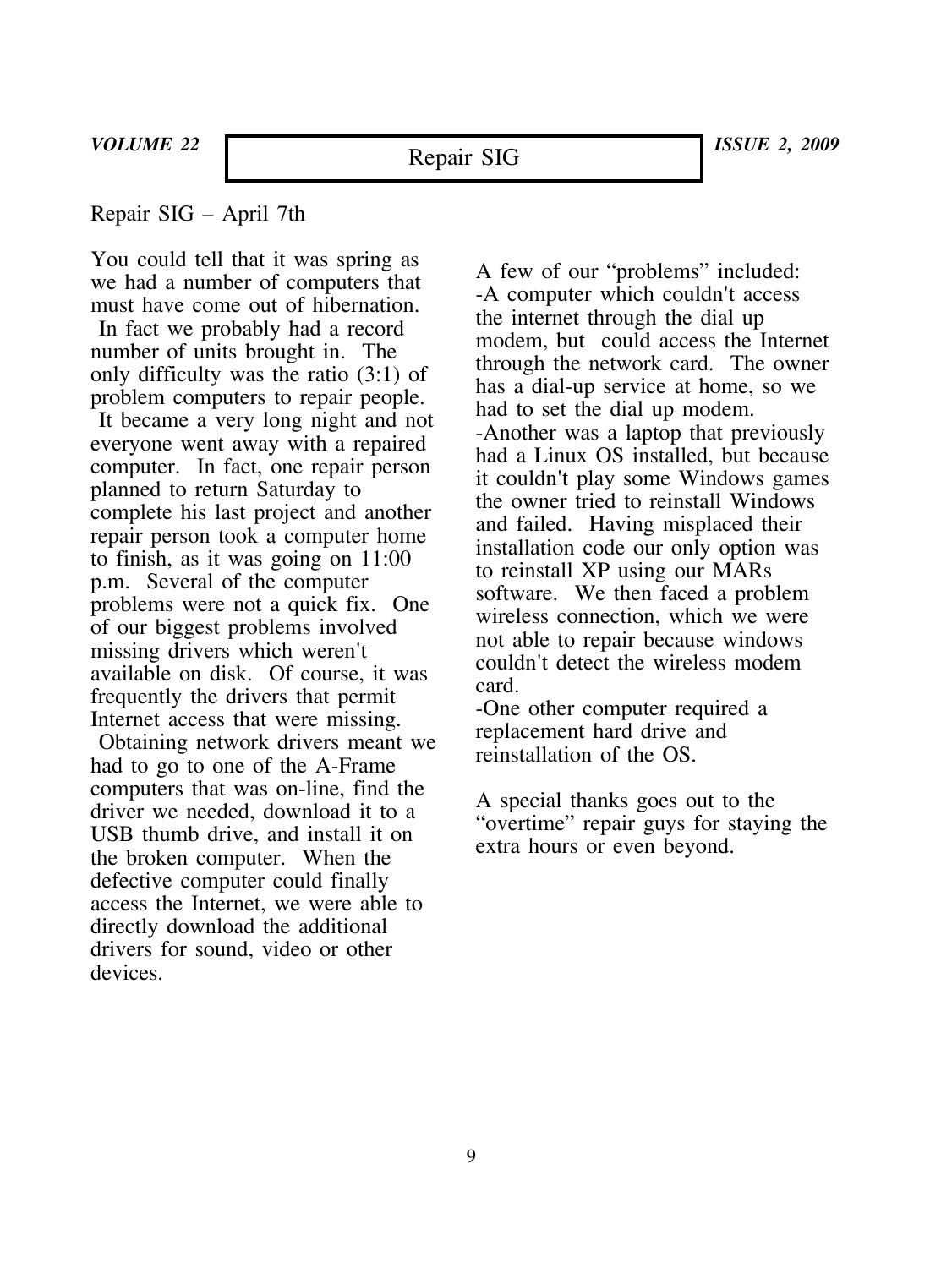Repair SIG

Repair SIG – April 26th

Jim Amore

A MAR (Microsoft Authorized Refurbisher) computer owner complained about poor sound output. I checked the motherboard and finding no damage, located the onboard sound output jack. Next, I considered trying to find updated drivers. That sounded like too much work, so I just installed a different sound card. It was a Sound Blaster ISA card we had obtained at one of the recycling events. Opening the Device Manager, intending to disable the old sound card, I found 7 sound related items. Not being sure which item to disable, I installed the new software along side the 7 other versions. XP found and installed all the drivers so I connected the internal cables for the CD-ROM's and speakers to the new card. When I tried a sound test nothing happened. As an afterthought, I tried the external speakers by connecting to the old sound output jacks, which worked great. Even the CD-ROM's that are hooked up to the new card sounded great. So, I put tape over the new card output jacks and told the owner it was fixed. Sometimes you just stumble on a repair.

I have another repair project I'm working on. A friend bought a computer at Best Buy, who backed up her utilities, but not the operating system. The hard drive eventually crashed, so a new hard drive was She put a new installation of Vista on the drive but didn't activate VISTA before the software timed out and quit working. She has ordered a restore CD (\$20) for her system but is concerned that she'll lose her documents and pictures when VISTA is restored. The new hard drive is 320 GB and SATA which made backing it up a problem because we don't have equipment new enough to handle SATA at the aframe. I decided to try a Ubuntu live CD to see what was on the hard drive and possibly back up files through linux. Sure enough, I was able to see all her files and pictures.

The next problem was finding a file save location. I was able to use the Windows Home Server to save some files but the drive filled up quickly, unable to complete a full back up of her system. I plan to purchase an external USB backup drive for adding disk memory to the server. The external drive will have enough storage space to finish saving the files, which will then be restored after her computer has VISTA reinstalled.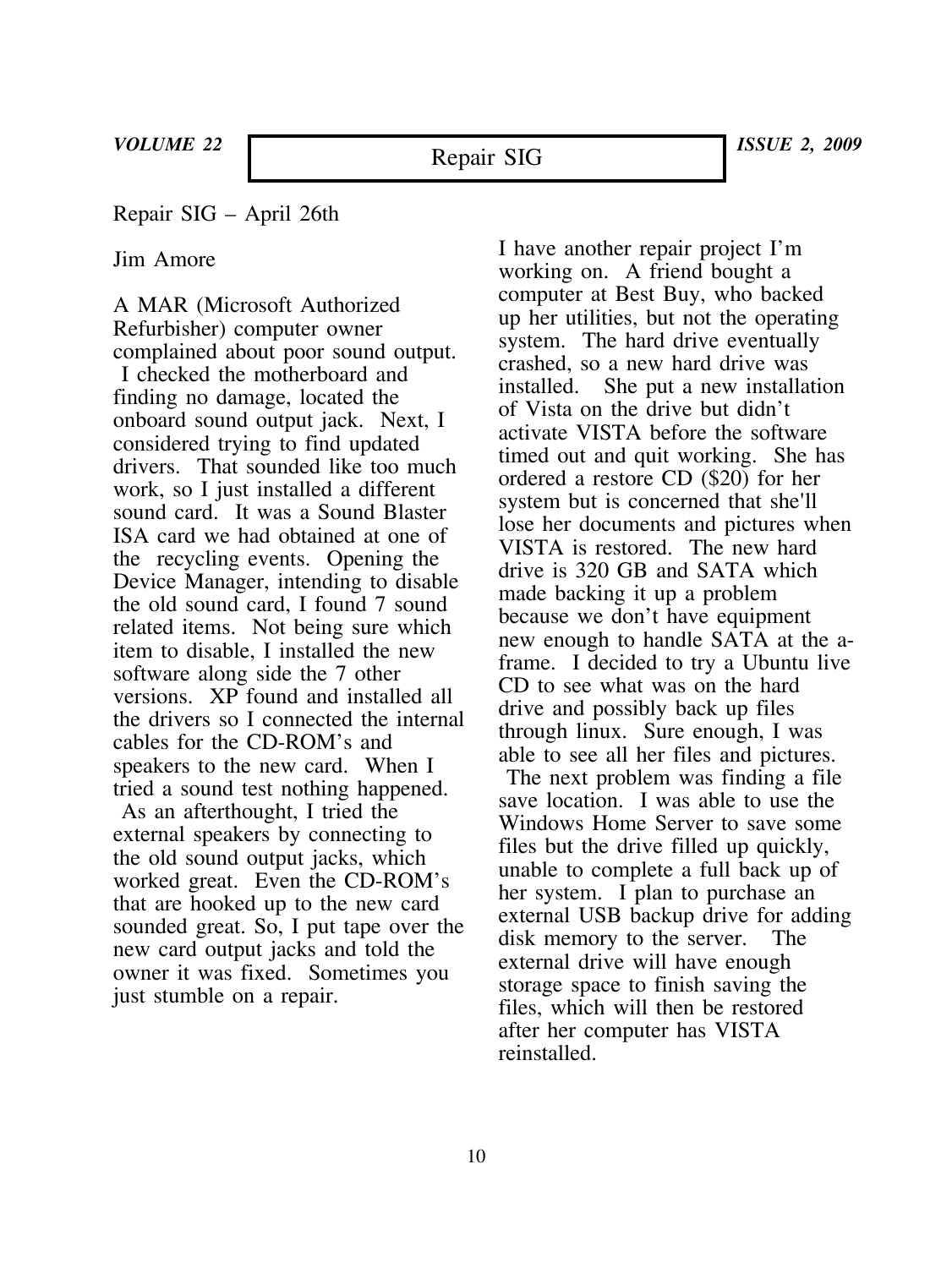Club member/Officer is a celebrity Quoted from the Newark Advocate

Jeffrey "J.C." Deck will do something this spring that doesn't happen often.

He'll receive his high school diploma in May, then get his associate degree from Central Ohio Technical College in June.

Deck, 18, was homeschooled through eighth grade, then enrolled in Southwest Licking Local Schools' Digital Academy at 15 so he could take Post Secondary Enrollment Option classes at COTC, where he majored in electronic engineering technology.

"He's the first I've had who's done what he's done," assistant professor Richard Romei said. "He was able to deal with the fact that there was a maturity (he needed to have). After the first quarter, he was just another student.'

> Tabbed Browsing & Toolbar Removal Mary Frances Rauch

Mary Francis suggests tabbed browsing for increased productivity and many others agree with her. She suggests http://www.komando.com/ as a reference. I believe you must join the komando website to view the material, which is copyrighted. Current information for Firefox tabbed browsing may be found here: http://kb.mozillazine.org/Category:Tabb ed\_browsing Although the documents reference Firefox, the information is relevant to most other browsers.

Mary Francis has also fielded questions about the toolbars at the top of the browser page. Specifically, the questions are in regard to removal of the toolbars. Removal isn't something easily done but hiding is effective. Go to the menu items View>Toolbars and check/uncheck the bars as desired. A check mark means the bar will be displayed.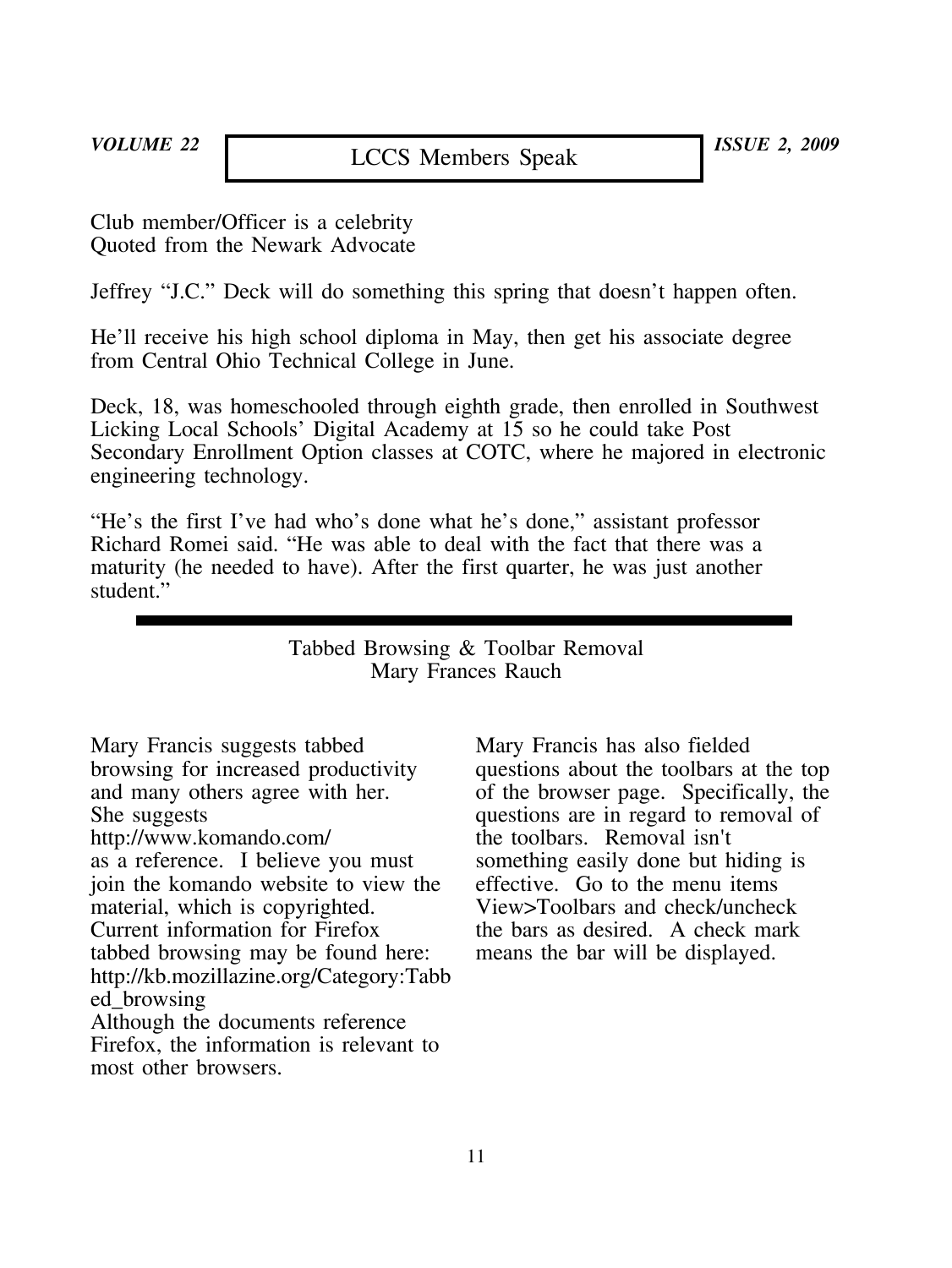*VOLUME 22 ISSUE 2, 2009* Speakers and Events

# **!!!POT LUCK PICNIC!!! JUNE 20th**

On June 20th we will have a pot luck picnic at the A-frame on Cherry Valley Rd. We will begin the afternoon with our normal repair SIG at 1:00pm. When finished, probably around 4:00pm, we'll bask in the sun before the picnic at 6:00pm. Dinner will be hamburgers, hot dogs, brats and chicken breast. The meat, buns and pop will be provided. Please bring lawn chairs and/or food to share.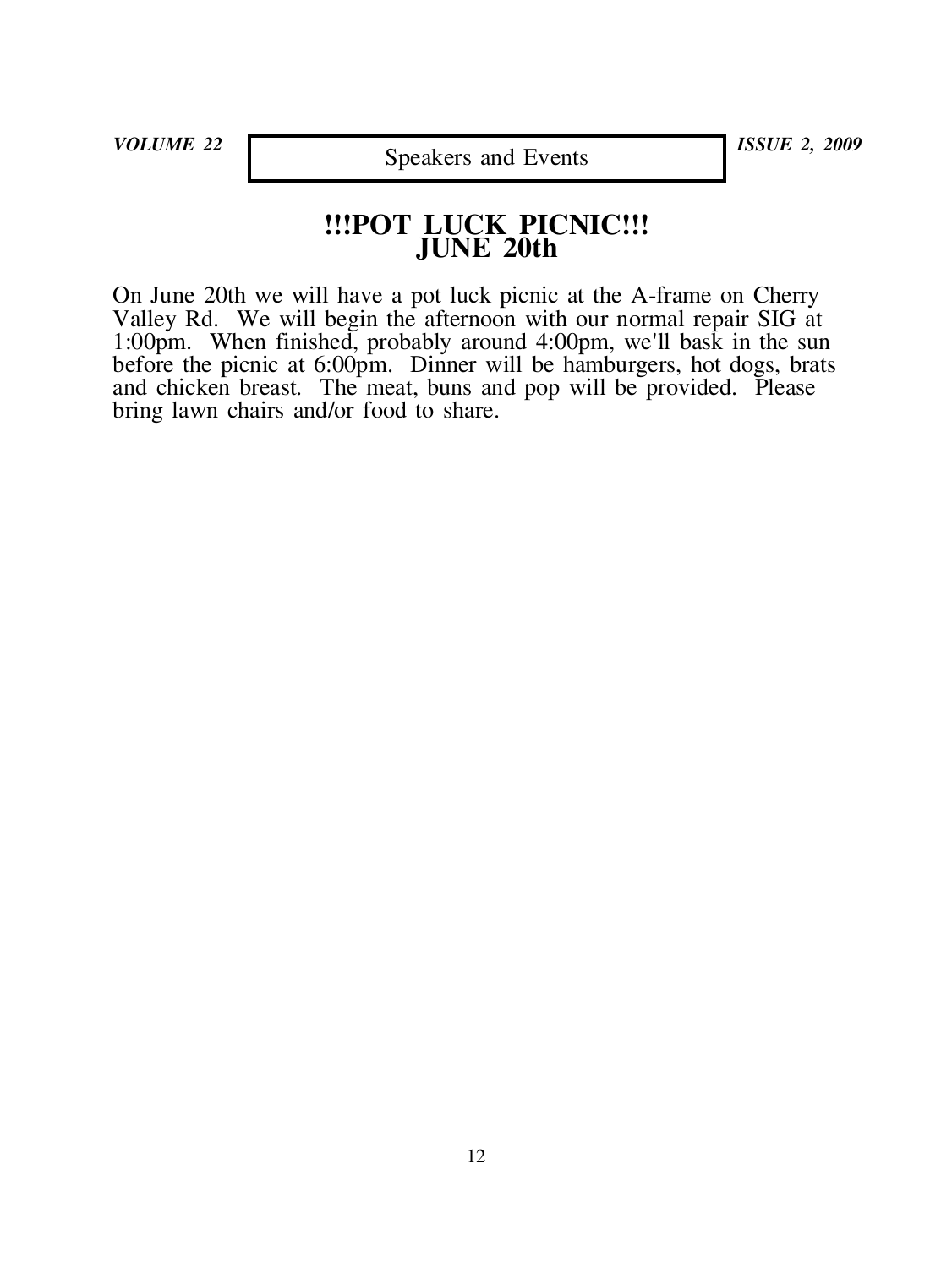# **WELCOME NEW MEMBERS**

**January through February, 2009**

Nancy Allee Bonita Brands "Bonnie" William Buxton Mary L. Craig Bobbie Dornhecker

Fred Davis Ronna Eagle Fatina Evans James A. Holliday Kristopher Kasson

Eydie Keim Timothy A. Ward William Wheeler Shane Wilson

## **RENEWING MEMBERS**

**January through February, 2009**

Carl E. Bratfisch Earl A. Browning Charles Clarke John & Bonnie Daley Catherine & Wayne

Eddleblute Lewis Hullingar John Kennedy John Koenig Idabell Koontz

Baxter McCanna Dick Riley Ron Sherwood George Willey Harold Williamson

*Current members will receive a postal mail notice with a prorated dues billing. This is an effort to get everyone on a common due date. A complete explanation may be found online in the Forum.*